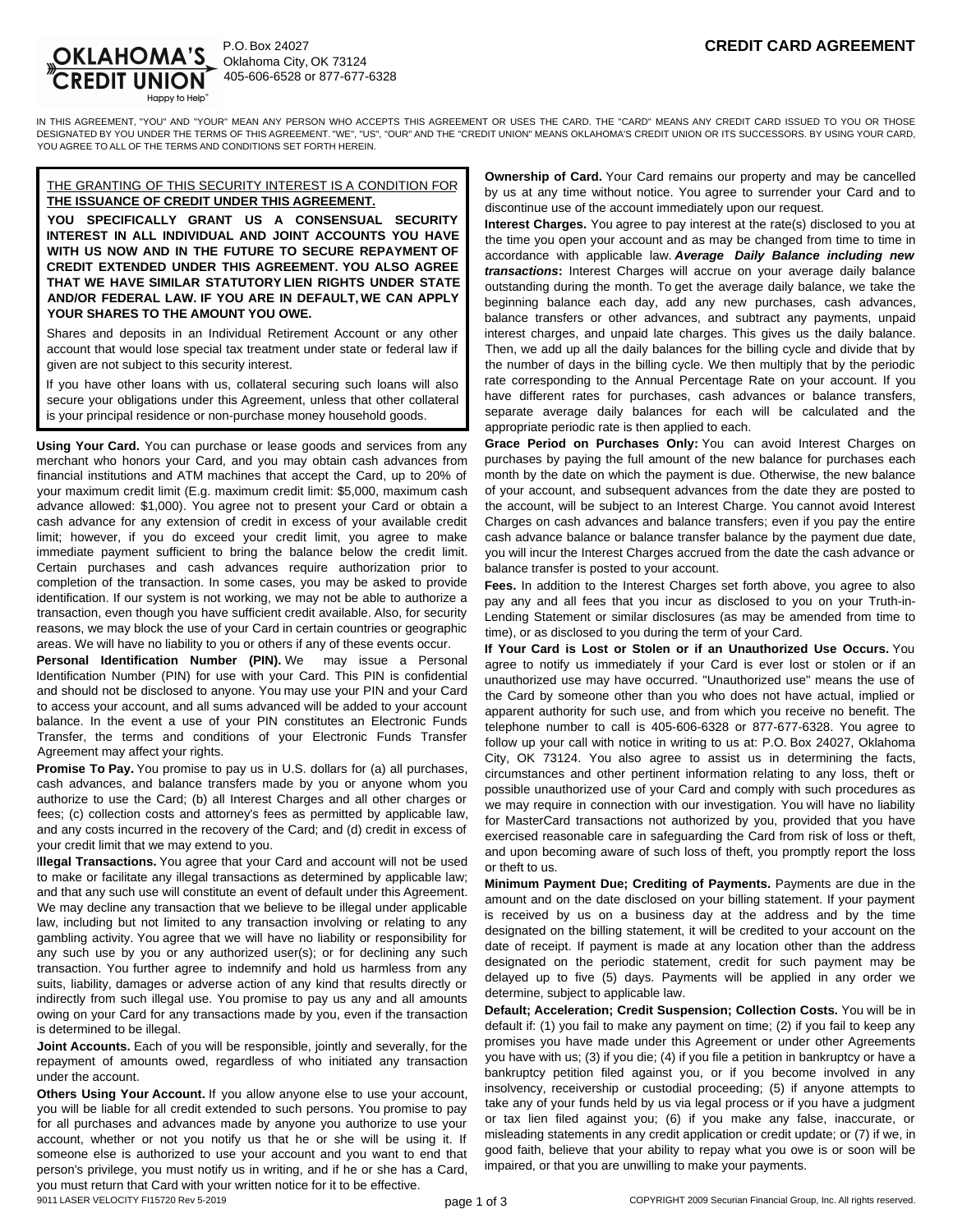IN THIS AGREEMENT, "YOU" AND "YOUR" MEAN ANY PERSON WHO ACCEPTS THIS AGREEMENT OR USES THE CARD. THE "CARD" MEANS ANY CREDIT CARD ISSUED TO YOU OR THOSE DESIGNATED BY YOU UNDER THE TERMS OF THIS AGREEMENT. "WE", "US", "OUR" AND THE "CREDIT UNION" MEANS OKLAHOMA'S CREDIT UNION OR ITS SUCCESSORS. BY USING YOUR CARD, YOU AGREE TO ALL OF THE TERMS AND CONDITIONS SET FORTH HEREIN.

If you are in default, we have the right to demand immediate payment of your full account balance without giving you notice. If immediate payment is demanded, you agree to continue paying interest charges and fees until what you owe has been paid, and any shares that were given as security for your account may be applied towards what you owe. You agree to pay all reasonable costs of collection, including court costs and attorney's fees, and any costs incurred in the recovery of the Card, subject to applicable law. Even if your unpaid balance is less than your credit limit, you will have no credit available during any time that any aspect of your account is in default.

**Suspension of electronic services and access to share or deposit accounts.** Subject to applicable law, we may suspend some or all electronic services and access to your checking or other account(s) if you become delinquent on any of your credit card or deposit obligations to us or you cause a loss to us. We shall not be liable to you in any regard in connection with such suspension of services.

**Additional Benefits/Card Enhancements**. We may from time to time offer additional services to your Account at no additional cost to you. You understand that we are not obligated to offer such services and may withdraw or change them at any time.

**Convenience Checks.** We may, at our discretion, issue checks to you which may be used for any purpose other than making a payment for credit to your account. By signing such check, you authorize us to pay the item for the amount indicated and post such amount as a cash advance to your account. We do not have to pay any item which would cause the outstanding balance in your account to exceed your credit limit.

**Credit Information.** We may from time to time request personal information from you or obtain credit reports from the credit reporting agencies for the purpose of updating your credit status. Your failure to provide such information when requested by us may result in suspension of credit privileges under this Agreement, including your ability to obtain any future advances by any means. You authorize us to investigate your credit standing when opening or reviewing your account. You authorize us to disclose information regarding your account to others, such as credit bureaus and other creditors who regarding the status and history of your account. However, we are not obligated to release any such information to anyone unless we are required by law to do so.

**Foreign Transactions; Currency Conversion.** Purchases and cash advances made in foreign currencies will be billed to you in U.S. dollars. The conversion rate in dollars will be a rate selected by the card company from a range of rates available in wholesale currency markets for the applicable central processing date, which rate may vary from the rate the card company itself receives, or the government-mandated rate in effect for the applicable central processing date in each instance. All transactions processed outside of the United States (which may include internet transactions) will be charged a foreign transaction fee in the amount disclosed on your Truth-in-Lending Statement (as amended from time to time).

**Termination; Change-in-Terms.** We may, by written notice, terminate this Agreement at any time, subject to applicable law. You may terminate this Agreement by written notice. Termination by either party shall not affect your obligation to repay any balance on your account resulting from use of the Card as well as Interest Charges and fees incurred. We may change the terms of this Agreement, including the method of calculating the periodic rate, at any time, by written notice, subject to applicable law. Use of the Card constitutes agreement and acceptance of any change in terms, unless applicable law requires otherwise. Our failure to exercise any of our rights or to take any action shall not constitute a waiver of those rights, or an amendment or change in any of the terms of this Agreement.

Late or Partial Payments. Any payment that delays the reduction of your balance will increase your total interest costs. Partial payments or prepayments will not delay your next scheduled payment - you will still need to make the minimum scheduled payment by the next scheduled due date to keep your account current. We may accept late payments, partial payments, checks or money orders marked "payment in full" and such action shall not constitute final settlement of your account or a waiver or forgiveness of any amounts owing under this Agreement.

**Enforcement.** We do not lose our rights under this or any related agreement if we delay enforcing them. If any provision of this or any related agreement is determined to be unenforceable or invalid, all other provisions remain in full force and effect.

**Returns and Adjustments.** Merchants and others who honor the Card may give credit for returns or adjustments, and they will do so by submitting a credit slip which will be posted to your account. If your credits and payments exceed what you owe us, the amount will be applied against future purchases and cash advances. If the credit balance amount is \$1 or more, it will be refunded upon your written or verbal request.

**Plan Merchant Disputes.** We are not responsible for the refusal of any plan merchant or financial institution to honor your Card. Also, we are not responsible for goods or services that you purchase with the Card unless: (a) your purchase was made in response to an advertisement we sent or participated in sending you; or (b) your purchase cost more than \$50 and was made from a plan merchant in your state or within 100 miles of your home; and only if you have made a good faith attempt, but have been unable to obtain satisfaction from the plan merchant. You must resolve all other disputes directly with the plan merchant. We do not warrant any merchandise or services purchased by you with the Card.

**Statements and Notices.** Statements and notices will be mailed to you at the most recent postal address or e-mail address (if you have elected to receive such documents via electronic means) you have given us. Notice sent to any one of you will be considered notice to all.

**Notification of Address Change.** You will notify us promptly if you change your address for any reason. In order to prevent identity theft, your identity may need to be verified before we act upon the notification.

**Copy Received.** You acknowledge that you have received a copy of this Agreement.

**Governing Law.** This Agreement shall be construed under federal law and state law in the state in which we are primarily located, and the venue shall be located in the county and state in which we are primarily located. Operating regulations of MasterCard also apply. This Agreement is the contract that applies to all transactions even though the sales, cash advance, convenience check, credit or other slips you sign or receive may contain different terms. If there is any conflict between the provisions of this Agreement and the rules and regulations of MasterCard International, the rules and regulations of MasterCard International shall control.

**Communications with Cardholder.** You agree that Credit Union, its agents or service companies may monitor and/or record any telephone communications with you.

*NOTICE TO UTAH BORROWERS:* This written agreement is a final expression of the agreement between you and the Credit Union. This written agreement may not be contradicted by evidence of any oral agreement.